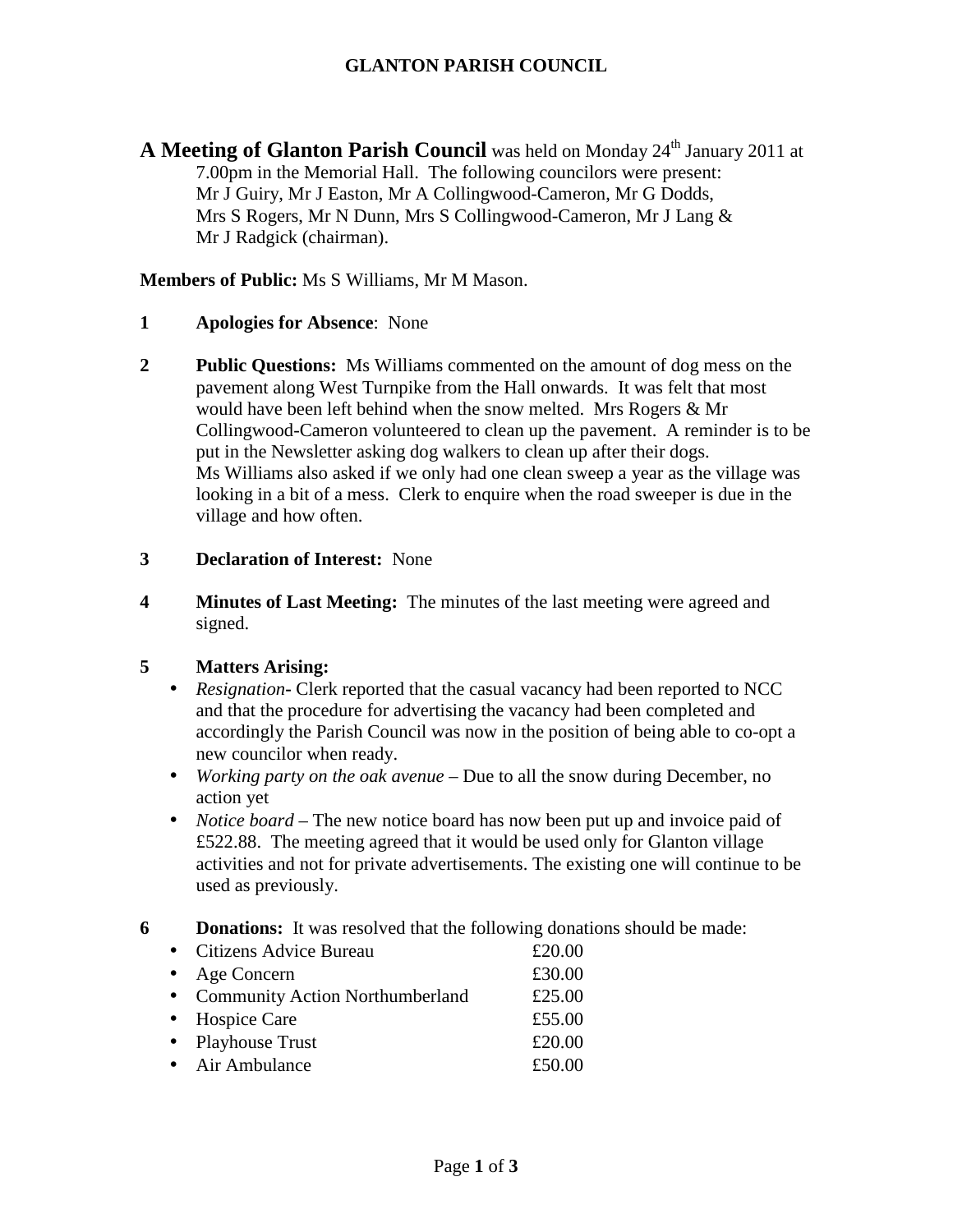- **Precept:** It was agreed that the precept provisionally set at the previous meeting of £1,500, the same as last year, would stand. NCC has decided that it will provide the same level of service for the coming financial year.
- **8 Risk Assessment:** Mr Radgick presented an updated risk assessment which was reviewed and following an amendment requested by Mr Dunn that the risks associated with the internal audit and the Internal Auditor of the Council be added it was accepted by the meeting.

## **9 Updates on the Parish Plan**:

- *Street name signs* as the second estimate for repainting the signs had not been submitted the meeting agreed to go ahead with the one estimate they had received for £370. **Action Mr Radgick**
- *'Children playing' signs* New 'Children Playing' signs have been purchased at a cost of £36.07 and have been put up.
- *Wall on the south side of The Causeway* this work is believed to be in hand.
- *Wooden seats* Seat repairs have been carried out and invoices have been paid, in total £64.50.
- *Litter bin by the village hall* NCC had refused to replace this, and it was decided that the PC would purchase a replacement. **Action Mr Radgick**
- *Salt bin –* Clerk still waiting to meet with NCC.
- *Care in the Community –* Mr Dunn reported that project was still on going with a Coffee Morning being organized for the  $2<sup>nd</sup>$  March in Glanton Village Hall which would be used to gather more information.
- **10 Planning Applications:** None still three applications results to be received.

## **11 Meetings attended**:

Mr Dunn had attended a NALC meeting on the Localism Bill. He reported that whilst it would take some time to go through the parliamentary process during the interim the Standards Board will remain in place. We should follow progress and use the time available to prepare for some of the changes which may follow. Mr Radgick and Mr Dunn to monitor the process and advise on any actions they deem necessary.

**12 Finance:** The finance report was noted.

## **13 Millennium Fund:**

*Royal Wedding*. It was agreed that some sort of event should be held to celebrate the Royal Wedding, Mr Collingwood-Cameron, Mr Dodds and Mr Easton to get together along with other members of the community to organize the event. It was agreed that a budget of up to £250 towards the cost of the event would be made available from the Millennium Fund.